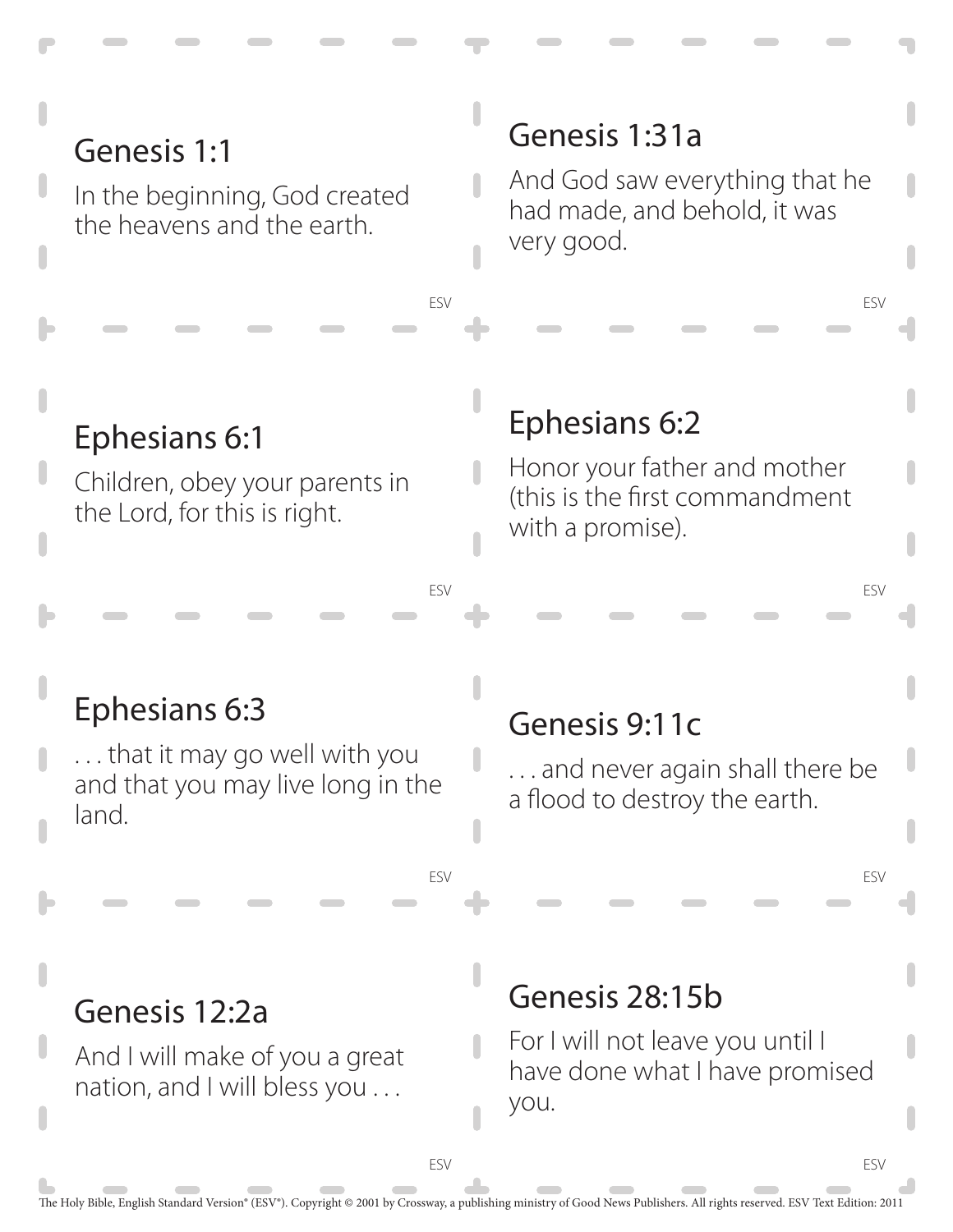# Proverbs 3:5

Trust in the LORD with all your heart, and do not lean on your own understanding.

# Luke 1:49

For he who is mighty has done great things for me, and holy is his name.

## Proverbs 3:6

In all your ways acknowledge him, and he will make straight your paths.

ESV

ESV

ESV

ESV

#### Luke 2:7

ESV

 $\overline{\phantom{a}}$ 

n

 $\mathbf{r}$ 

ESV

ESV

And she gave birth to her firstborn son and wrapped him in swaddling cloths and laid him in a manger, because there was no place for them in the inn.

#### Luke 2:11

For unto you is born this day in the city of David a Savior, who is Christ the Lord.

#### Luke 2:52

And Jesus increased in wisdom and in stature and in favor with God and man.

#### Matthew 4:19

And he said to them, "Follow me, and I will make you fishers of men."

#### Luke 18:16

But Jesus called them to him, saying, "Let the children come to me, and do not hinder them, for to such belongs the kingdom of God."

ESV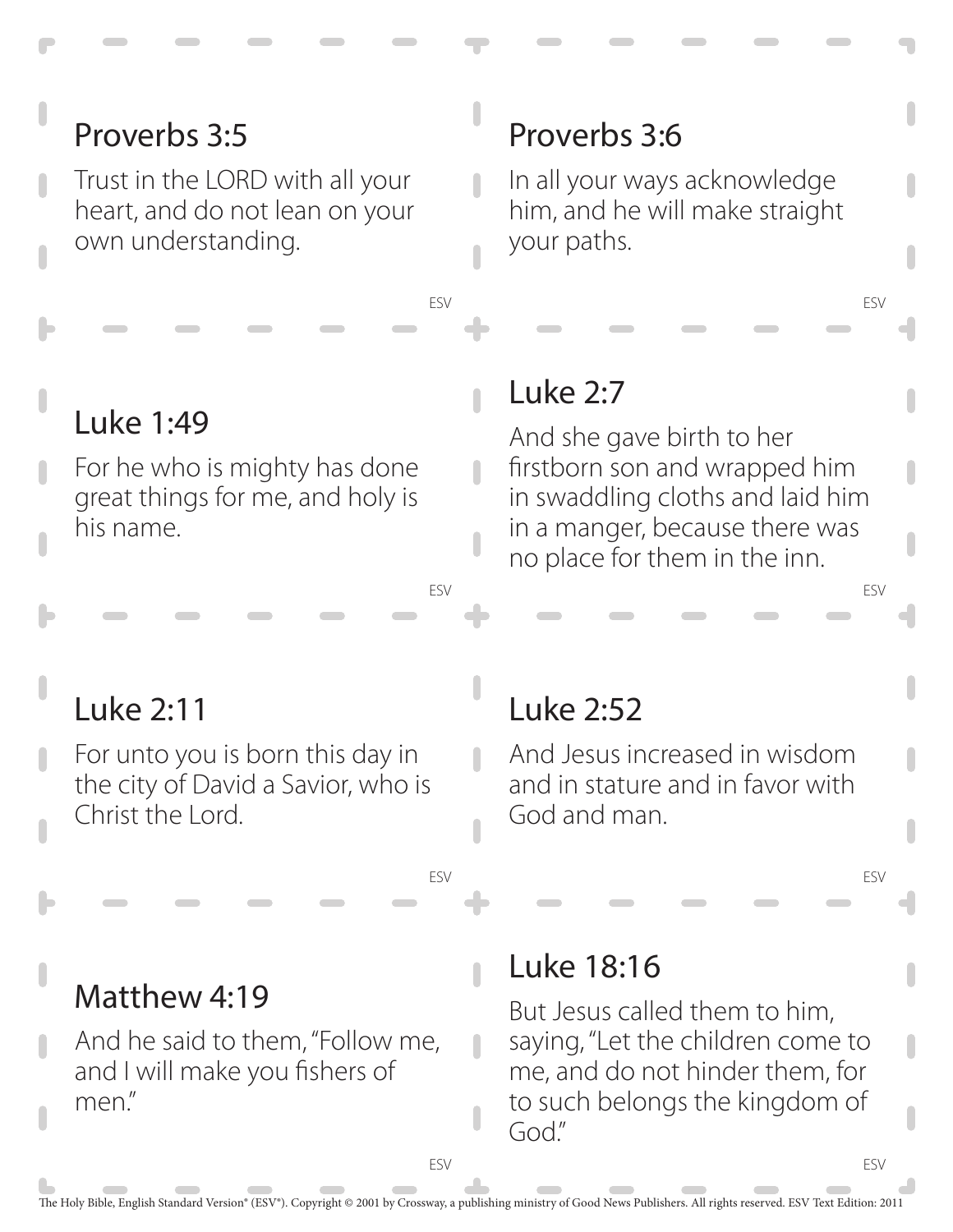# Ephesians 4:32

Be kind to one another, tenderhearted, forgiving one another, as God in Christ forgave you.

#### Matthew 14:27b

"Take heart; it is I. Do not be afraid."

# Mark 10:52a

And Jesus said to him, "Go your way; your faith has made you well."

#### John 10:11

ESV

ESV

ESV

I am the good shepherd. The good shepherd lays down his life for the sheep.

ESV

ESV

ESV

ESV

# John 3:16

For God so loved the world, that he gave his only Son, that whoever believes in him should not perish but have eternal life.

# Psalm 23:1

The LORD is my shepherd; I shall not want.

# Psalm 23:2

He makes me lie down in green pastures. He leads me beside still waters.

# Psalm 23:3

He restores my soul. He leads me in paths of righteousness for his name's sake.

ESV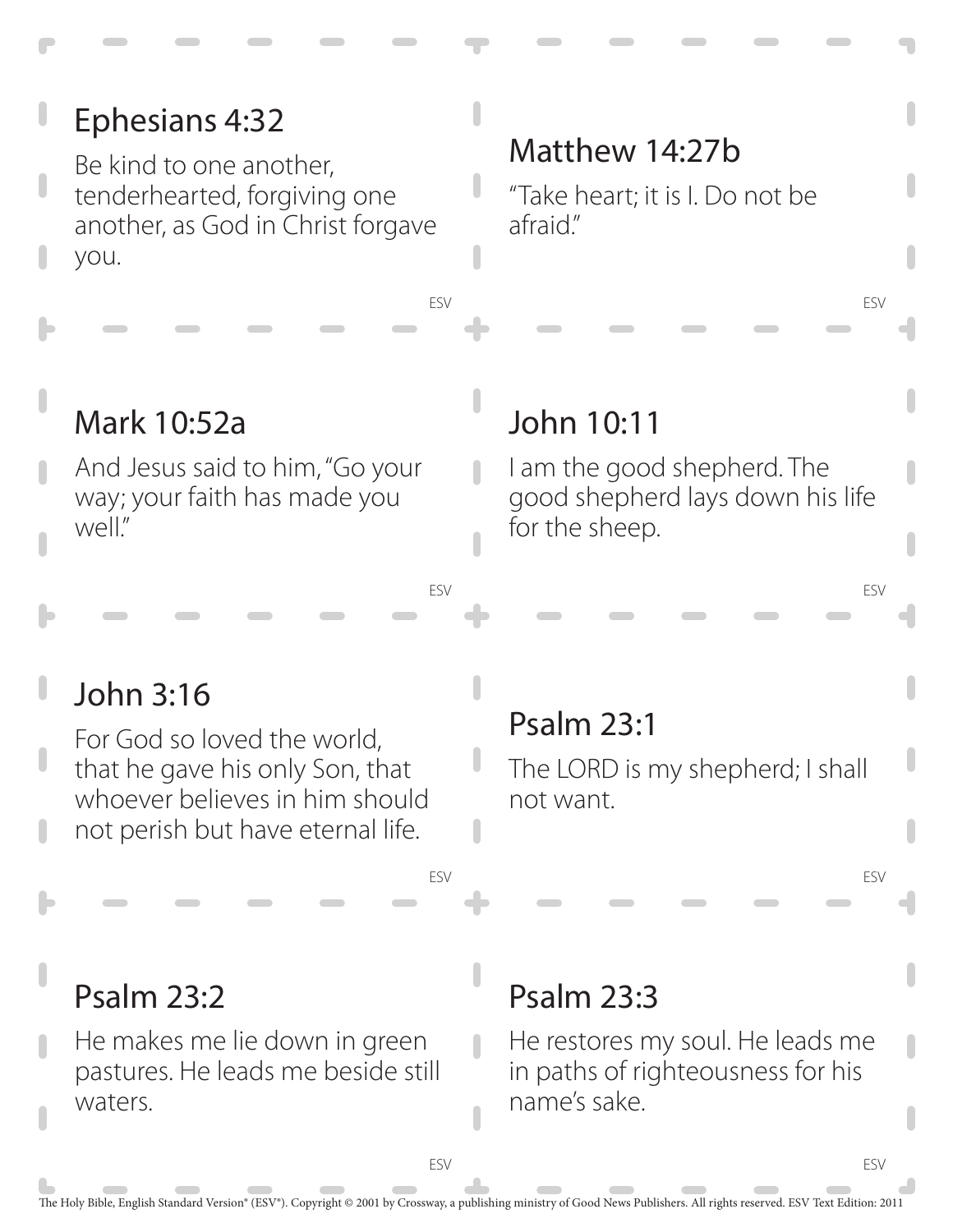# Psalm 23:4

Even though I walk through the valley of the shadow of death, I will fear no evil, for you are with me; your rod and your staff, they comfort me.

# Psalm 23:5

You prepare a table before me in the presence of my enemies; you anoint my head with oil; my cup overflows.

ESV

#### Psalm 23:6

Surely goodness and mercy shall follow me all the days of my life, and I shall dwell in the house of the LORD forever.

ESV

ESV

 $\overline{\phantom{a}}$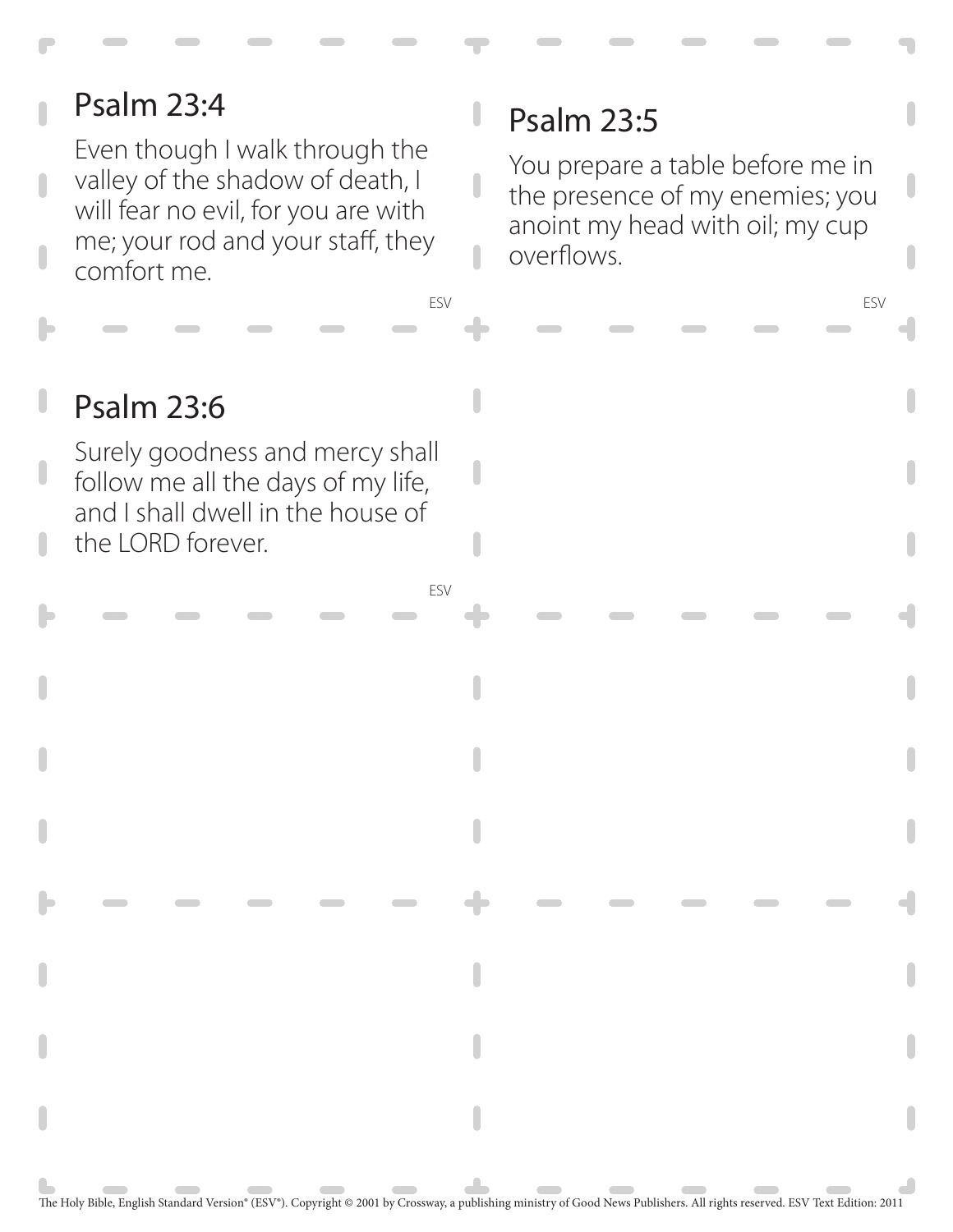# Genesis 1:1

In the beginning God created the heaven and the earth.

#### Genesis 1:31a

And God saw everything that he had made, and, behold, it was very good.

KJV KJV

# Ephesians 6:1

Children, obey your parents in the Lord: for this is right.

#### Ephesians 6:2

n

 $\overline{\phantom{a}}$ 

Honour thy father and mother; (which is the first commandment with promise).

#### Ephesians 6:3

. . . that it may be well with thee, and thou mayest live long on the earth.

#### Genesis 9:11c

. . . neither shall there be any more a flood to destroy the earth.

KJV KJV

KJV KJV

#### Genesis 12:2a

And I will make of thee a great nation, and I will bless thee. . .

#### Genesis 28:15b

. . . for I will not leave thee, until I have done that which I have spoken to thee of.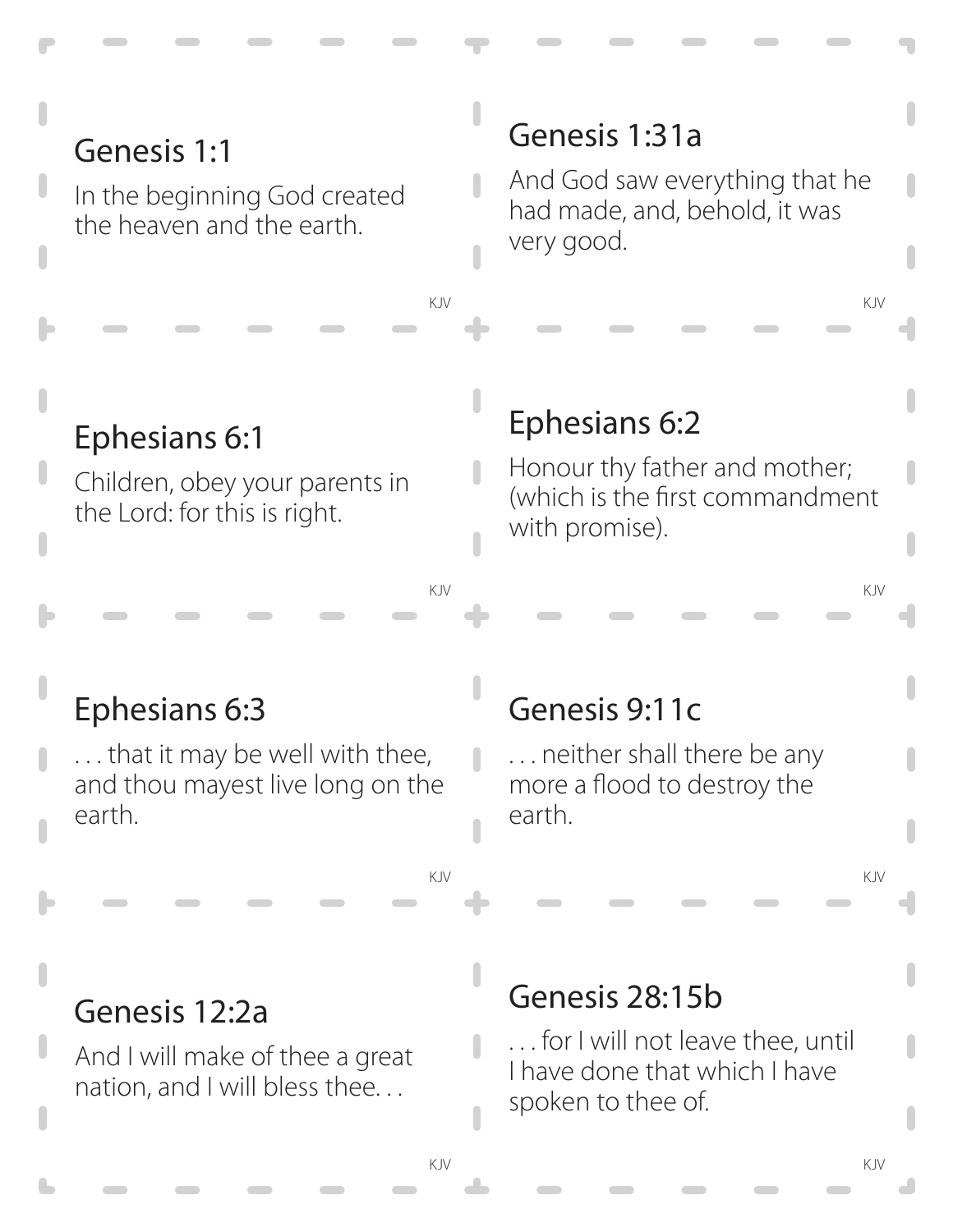# Proverbs 3:5

Trust in the LORD with all thine heart; and lean not unto thine own understanding.

# Luke 1:49

For he that is mighty hath done to me great things; and holy is his name.

# Proverbs 3:6

In all thy ways acknowledge him, and he shall direct thy paths.

KJV KJV

#### Luke 2:7

 $\overline{\phantom{a}}$ 

n

 $\mathbf{r}$ 

 $\overline{\phantom{a}}$ 

And she brought forth her firstborn son, and wrapped him in swaddling clothes, and laid him in a manger; because there was no room for them in the inn.

KJV KJV

# Luke 2:11

For unto you is born this day in the city of David a Saviour, which is Christ the Lord.

# Luke 2:52

And Jesus increased in wisdom and stature, and in favour with God and man.

KJV KJV

#### Matthew 4:19

And he saith unto them, "Follow me, and I will make you fishers of men."

#### Luke 18:16

But Jesus called them unto him, and said, "Suffer little children to come unto me, and forbid them not: for of such is the kingdom of God."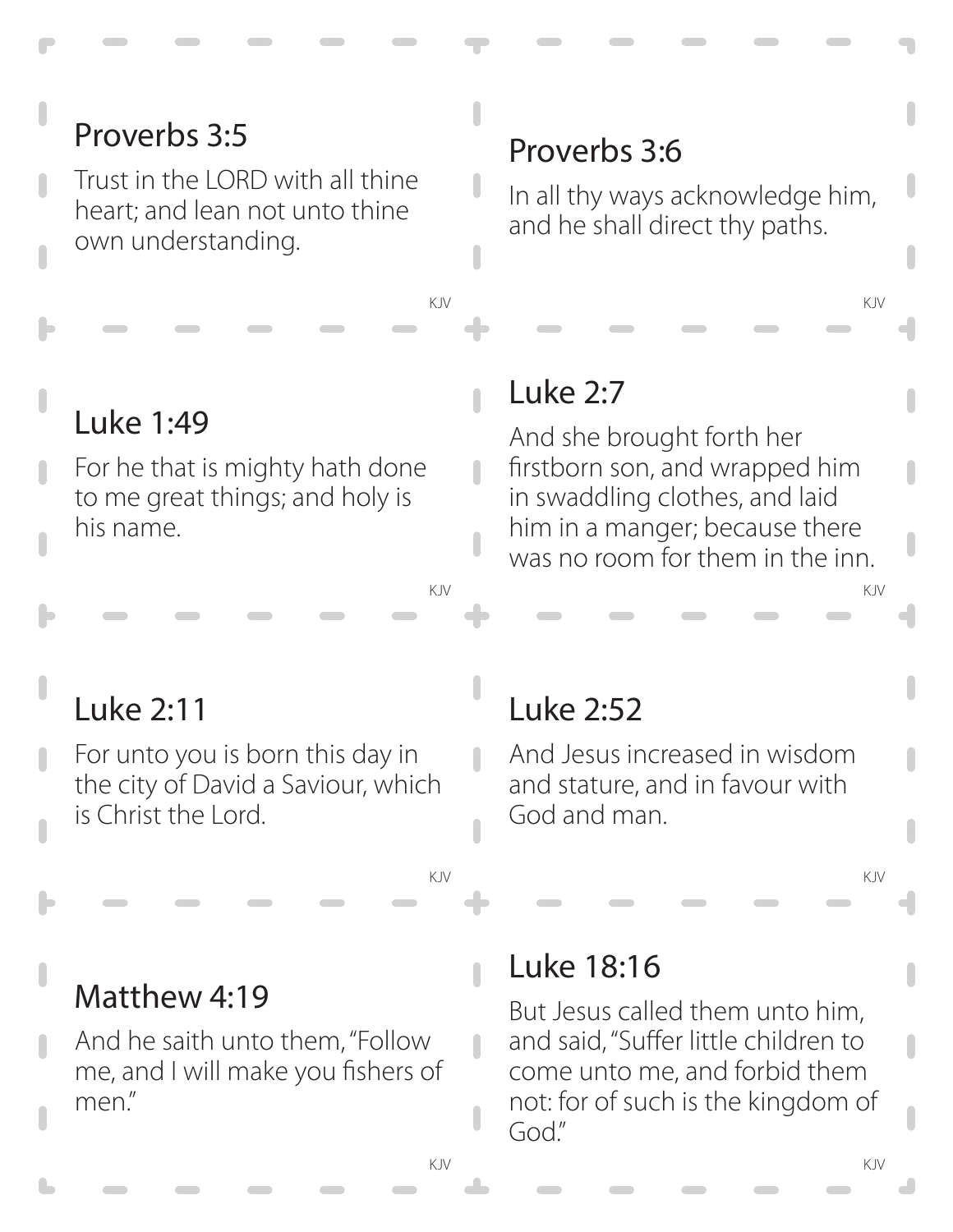#### Ephesians 4:32 And be ye kind one to another, tenderhearted, forgiving one

another, even as God for Christ's sake hath forgiven you.

# Matthew 14:27b

"Be of good cheer; it is I; be not afraid."

KJV KJV

# Mark 10:52a

And Jesus said unto him, "Go thy way; thy faith hath made thee whole."

# John 10:11

I am the good shepherd: the good shepherd giveth his life for the sheep.

KJV KJV

# John 3:16

For God so loved the world, that he gave his only begotten Son, that whosoever believeth in him should not perish, but have everlasting life.

# Psalm 23:1

A Psalm of David. The LORD is my shepherd; I shall not want.

KJV KJV

# Psalm 23:2

He maketh me to lie down in green pastures: he leadeth me beside the still waters.

# Psalm 23:3

He restoreth my soul: he leadeth me in the paths of righteousness for his names sake.

n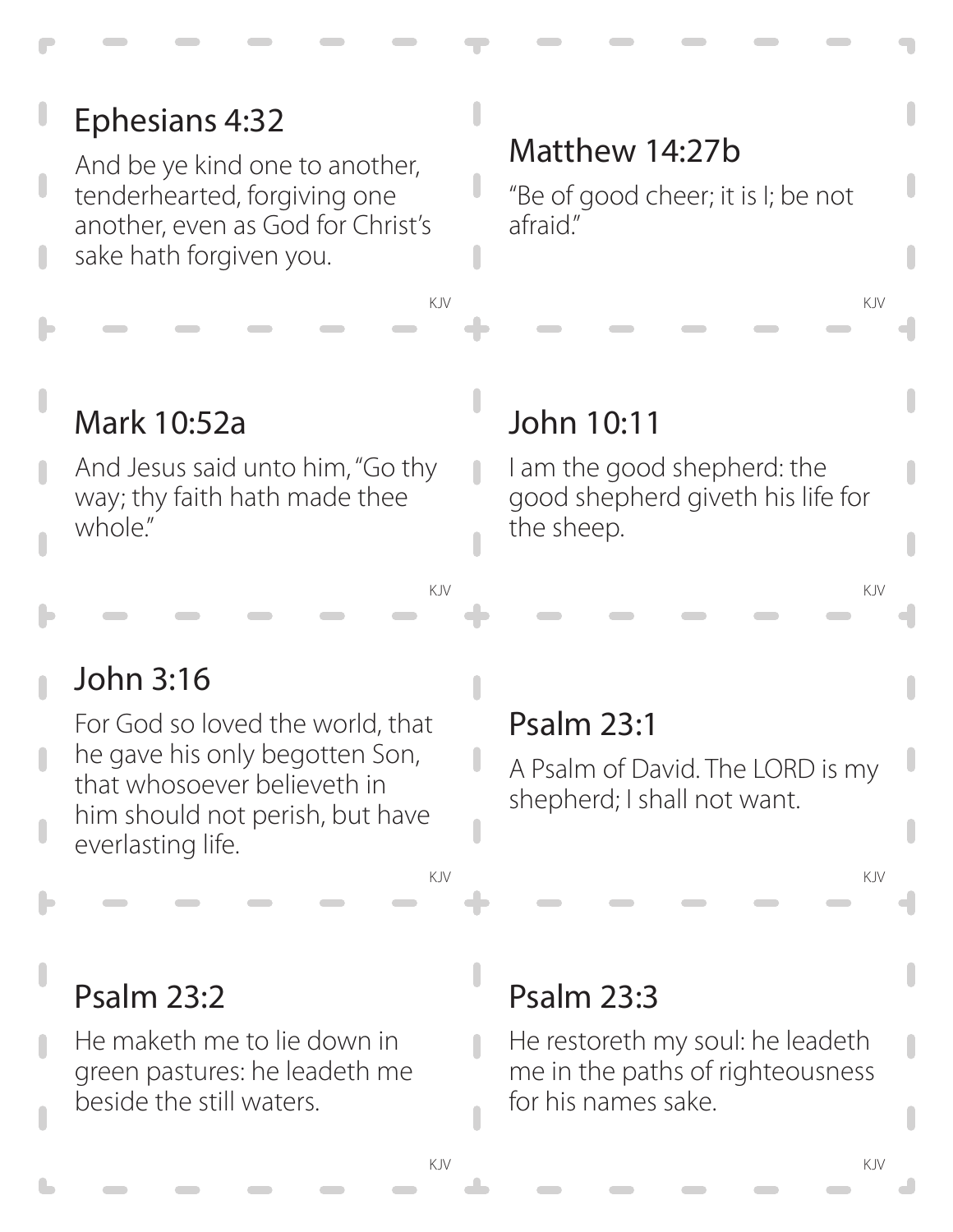# Psalm 23:4

Yea, though I walk through the valley of the shadow of death, I will fear no evil: for thou art with me; thy rod and thy staff they comfort me.

# Psalm 23:5

 $\overline{\phantom{a}}$ 

 $\overline{\phantom{a}}$ 

Thou preparest a table before me in the presence of mine enemies; thou anointest my head with oil; my cup runneth over.

KJV KJV

#### Psalm 23:6 ı

Surely goodness and mercy shall follow me all the days of my life, and I will dwell in the house of the LORD forever.

KJV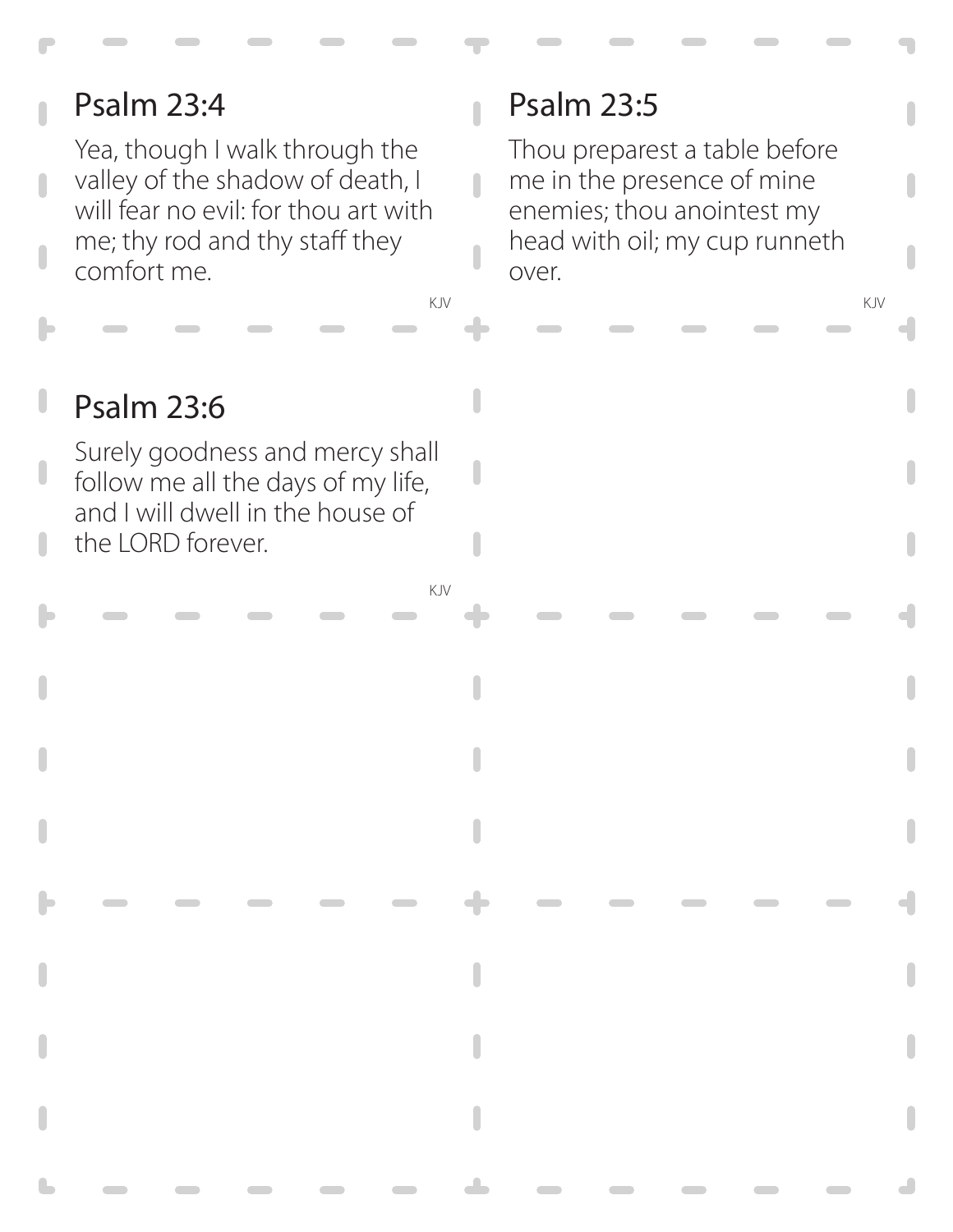# Genesis 1:1

In the beginning God created the heavens and the earth.

#### Genesis 1:31a

God saw all that He had made, and behold, it was very good.

NASB

NASB

NASB

**NASB** 

Ephesians 6:1

Children, obey your parents in the Lord, for this is right.

#### Ephesians 6:2

Honor your father and mother (which is the first commandment with a promise).

#### NASB

NASB

NASB

# Ephesians 6:3

. . . so that it may be well with you, and that you may live long on the earth.

#### Genesis 9:11c

. . . neither shall there again be a flood to destroy the earth.

#### Genesis 12:2a

And I will make you a great nation, and I will bless you . . .

#### Genesis 28:15b

. . . for I will not leave you until I have done what I have promised you.

**NASB**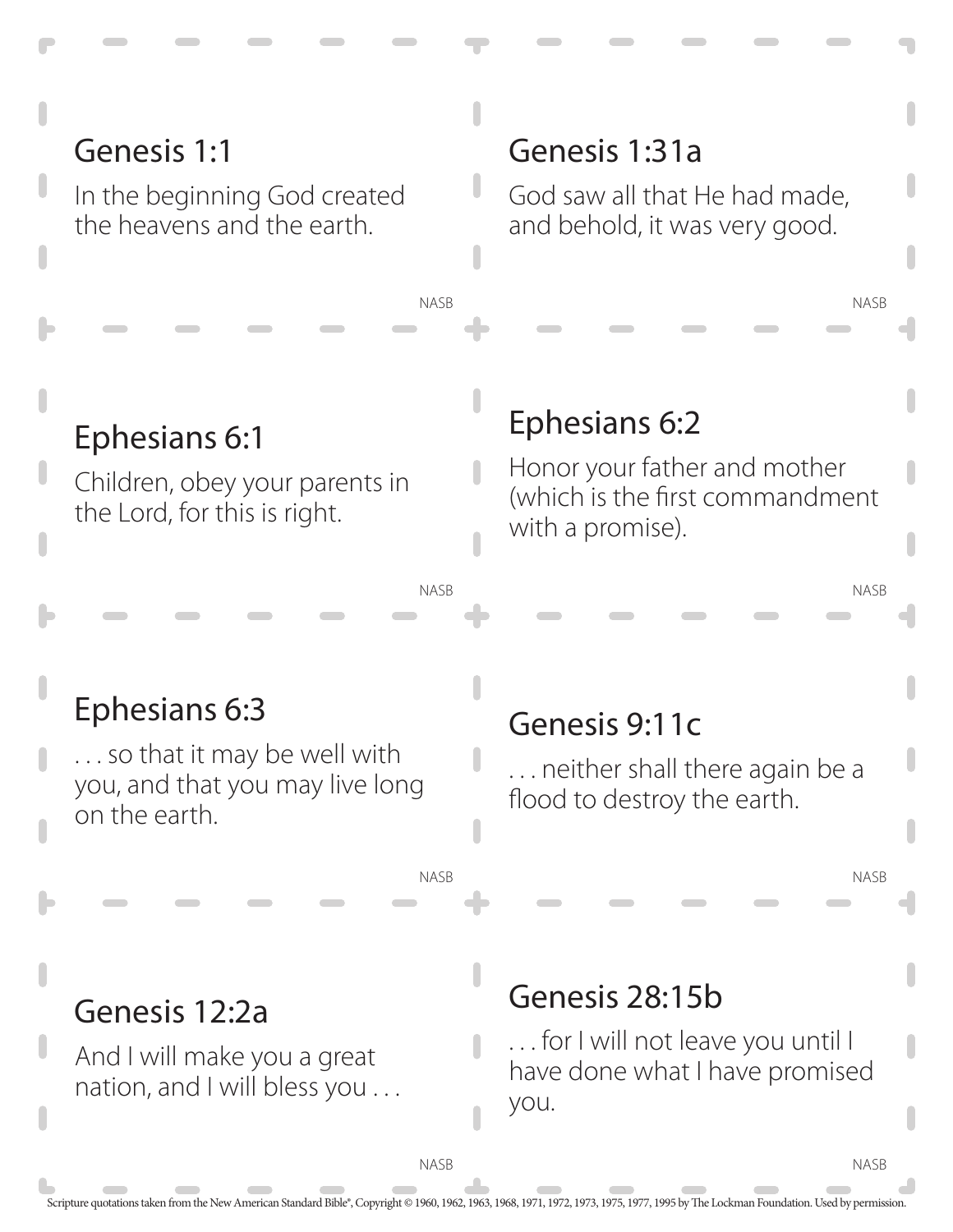# Proverbs 3:5

Trust in the LORD with all your heart and do not lean on your own understanding.

# Luke 1:49

For the Mighty One has done great things for me; and holy is His name.

# Proverbs 3:6

In all your ways acknowledge Him, And He will make your paths straight.

NASB

NASB

NASB

NASB

# Luke 2:7

NASB

 $\overline{\phantom{a}}$ 

 $\overline{\phantom{a}}$ 

NASB

And she gave birth to her firstborn son; and she wrapped Him in cloths, and laid Him in a manger, because there was no room for them in the inn.

# Luke 2:11

For today in the city of David there has been born for you a Savior, who is Christ the Lord.

# Luke 2:52

And Jesus kept increasing in wisdom and stature, and in favor with God and men.

#### Matthew 4:19

And He said to them, "Follow Me, and I will make you fishers of men."

#### Luke 18:16

But Jesus called for them, saying, "Permit the children to come to Me, and do not hinder them, for the kingdom of God belongs to such as these"

**NASB** 

NASB

n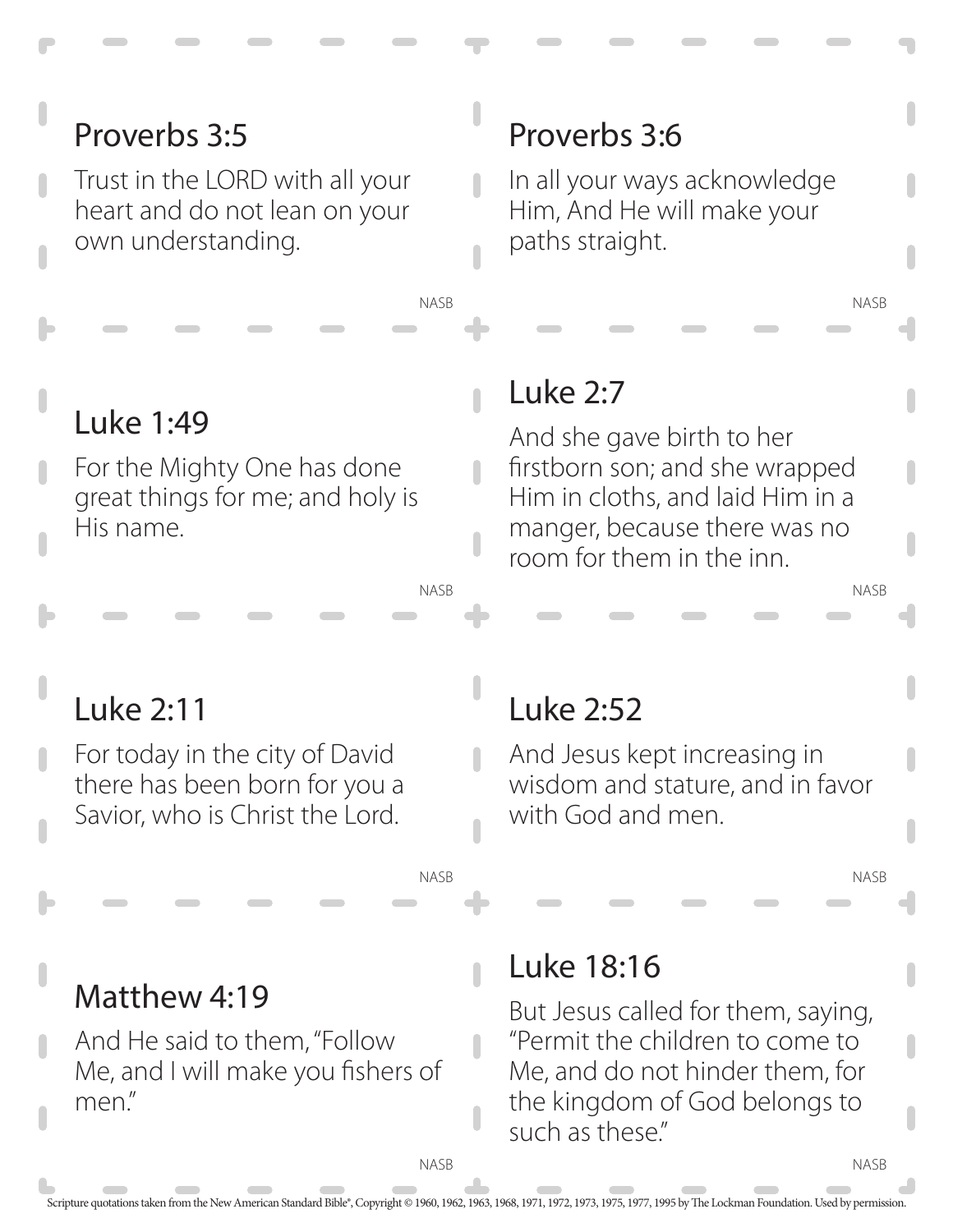#### NASB NASB NASB NASB NASB NASB Psalm 23:3 He restores my soul; He guides me in the paths of righteousness For His name's sake. Psalm 23:2 He makes me lie down in green pastures; He leads me beside quiet waters. Psalm 23:1 The LORD is my shepherd; I shall not want. John 3:16 For God so loved the world, that He gave His only begotten Son, that whoever believes in Him shall not perish, but have eternal life. John 10:11 I am the good shepherd; the good shepherd lays down His life for the sheep. Mark 10:52a And Jesus said to him, "Go; your faith has made you well." Matthew 14:27b "Take courage, it is I; do not be afraid." Ephesians 4:32 Be kind to one another, tender– hearted, forgiving each other, just as God in Christ also has forgiven you.

**NASB** 

**NASB**